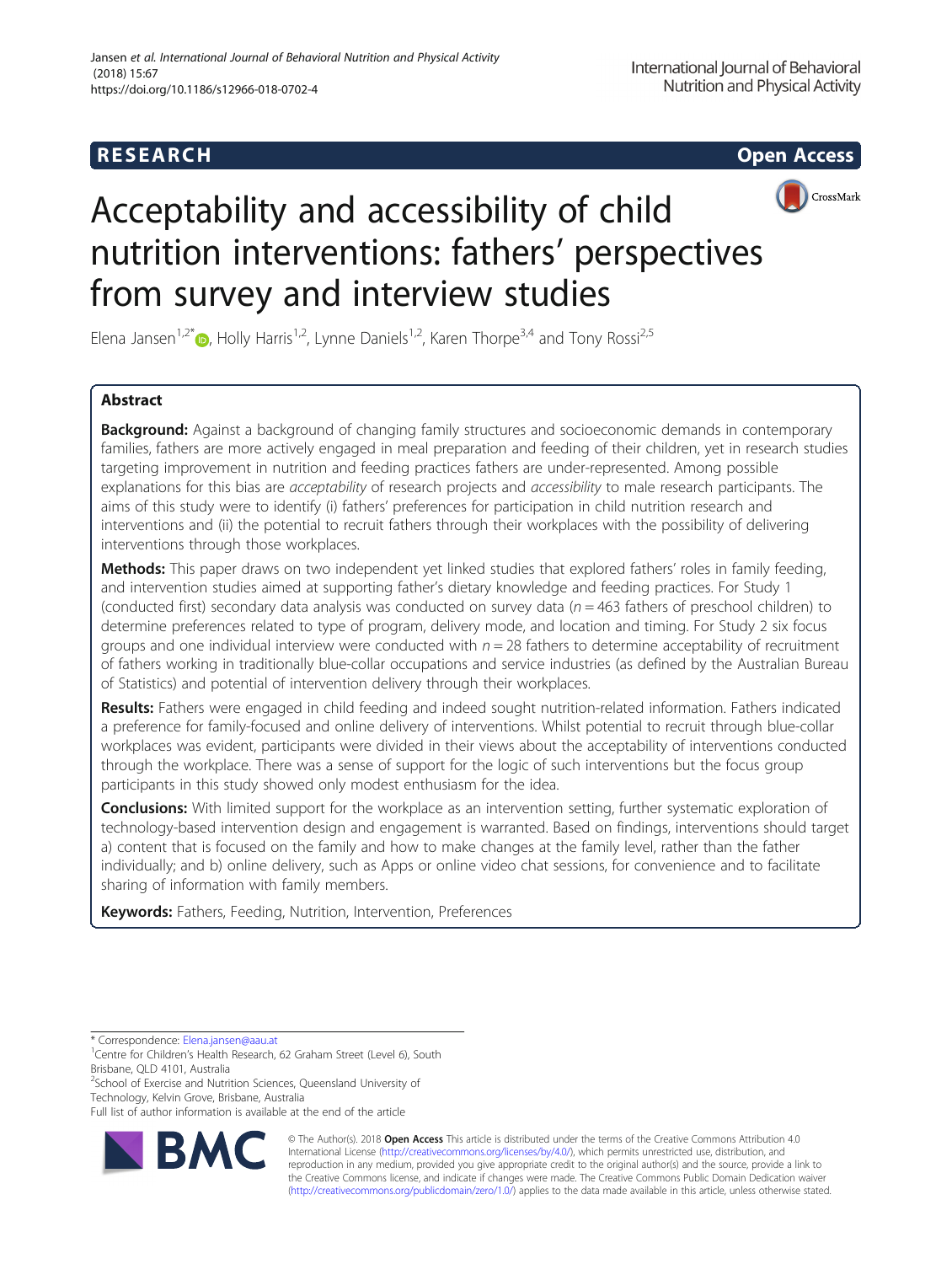# Background

Parental feeding practices are potentially modifiable determinants of children's eating behaviours, nutrition and obesity risk  $[1-3]$  $[1-3]$  $[1-3]$  $[1-3]$ . Yet, research examining feeding practices has traditionally focused on mothers as the nutrition gatekeeper within families. This limitation fails to represent the more contemporary division of feeding responsibilities in families where fathers increasingly take a role. Such an approach also excludes family structures that are increasingly common, including single father, same-sex and shared custody arrangements [\[4](#page-10-0)]. Domestic roles of men and women have evolved in the last three decades such that mothers work more outside the home most often in paid work [[5\]](#page-10-0) and fathers now spend more time in household responsibilities and child rearing [\[6](#page-10-0)]. Recent advances in father-inclusive research have shown that fathers are involved in child feeding responsibilities [\[5](#page-10-0)] and can have an influential effect on their child's eating, physical activity and weight  $[7-11]$  $[7-11]$  $[7-11]$  $[7-11]$  $[7-11]$ .

Recruitment of fathers in child obesity research however has been challenging [\[12](#page-10-0)]. When over 300 fathers in the USA were asked why they believed fathers participate less than mothers in child health research, 80% said it was because they were simply not asked [\[13](#page-10-0)]. Of observational studies examining links between parenting and childhood obesity published between 2009 to 2015 only 10% have reported results on fathers [\[14\]](#page-10-0). A recent systematic review indicated that only 6% of all parent participants in childhood obesity treatment and prevention interventions (between 2004 to 2014) were fathers [[15\]](#page-10-0). Overall, fathers are substantially under-represented in child nutrition research and interventions that aim to understand and modify determinants of childhood obesity risk [\[16](#page-10-0), [17](#page-10-0)]. Whether fathers are interested in participating in child nutrition interventions is unclear. Importantly, whether the design of research (including intervention aim and content, mode of delivery and location) act as barriers or enablers of participation is not understood. Harnessing fathers' participation in child obesity prevention requires an understanding of how to effectively access, recruit and engage fathers in child nutrition research and interventions.

Framing of research is key for including fathers in child health research, specifically the language used for recruitment purposes and the structural elements of interventions  $[12]$  $[12]$  $[12]$ . The current study focuses on preferences for nutrition interventions within the family context. Studies targeting both parents typically recruit mothers, who are then asked to approach their partners [[18\]](#page-10-0). This enables mothers to opt fathers in or out of research. While seemingly cost effective, accessing fathers via mothers may homogenise samples, for example, participating fathers are likely to have a higher education/ income, be married or be in a positive relationship with mothers [[19,](#page-10-0) [20\]](#page-10-0). Recruitment via father-focused venues, such as workplaces, may circumvent biased samples [[13\]](#page-10-0). In Australia, 92% of fathers of children aged 4- to 5-years old work full-time (compared to 46% of mothers), [[21](#page-10-0)] which in itself, could be a barrier to accessing fathers. Little is known about the efficacy of recruiting fathers in the workplace for research in the areas of obesity, family feeding or nutrition interventions. In research focused on men's weight loss, an intervention in the context of a male-dominated workplace has been successful in reducing men's weight and improving indicators of dietary intake [[22](#page-10-0)]. Engagement through the workplace to specifically target fathers in supporting their child's health and eating behaviours has not been explored.

The purpose of this research was to assess fathers' interest in participating in child nutrition interventions and identify their preferred intervention focus, mode of delivery, and gauge their opinion regarding the viability of their workplace as an intervention location. Data for this paper are drawn from two independent but linked Australian studies specifically focused on the inclusion of fathers, one a quantitative cohort survey and the other a qualitative focus group interview study. Sequentially the research was organised first, to look at fathers' participation in interventions via a cohort study which was then followed by a qualitative study to more closely investigate the underlying processes associated with participation.

# Study 1: Cohorts analysis

## Methods

#### Study participants and procedures

Study 1 analysed data from the 'Father's Feeding Participation and Practices' study (FFPP) [[23](#page-10-0), [24](#page-10-0)], conducted in 2011. The FFPP aimed to examine the nature, extent and predictors of involvement and the influence of fathers in feeding preschool-aged children as a key determinant of child health. The study collected new data from fathers with healthy preschool-aged children (2- to 5-years old) via two pre-existing cohorts and a new sample. Two community-based family samples were utilised to recruit fathers for FFPP via participating mothers: 1) NOURISH, a randomised controlled trial of Australian first-time mothers from primarily middle-class parents [[25\]](#page-10-0) and 2) Environments for Healthy Living (EFHL), a birth cohort study in low income families [\[26](#page-10-0)]. An additional sample, initiated by FFPP, recruited university staff and students via their faculty email distribution list using convenience sampling [\[23](#page-10-0), [24](#page-10-0)]. All recruited participants were asked to complete a questionnaire via hardcopy or online formats, about their (oldest) 2- to 5-year old child. They were not provided with any incentive for participation. The return or online submission of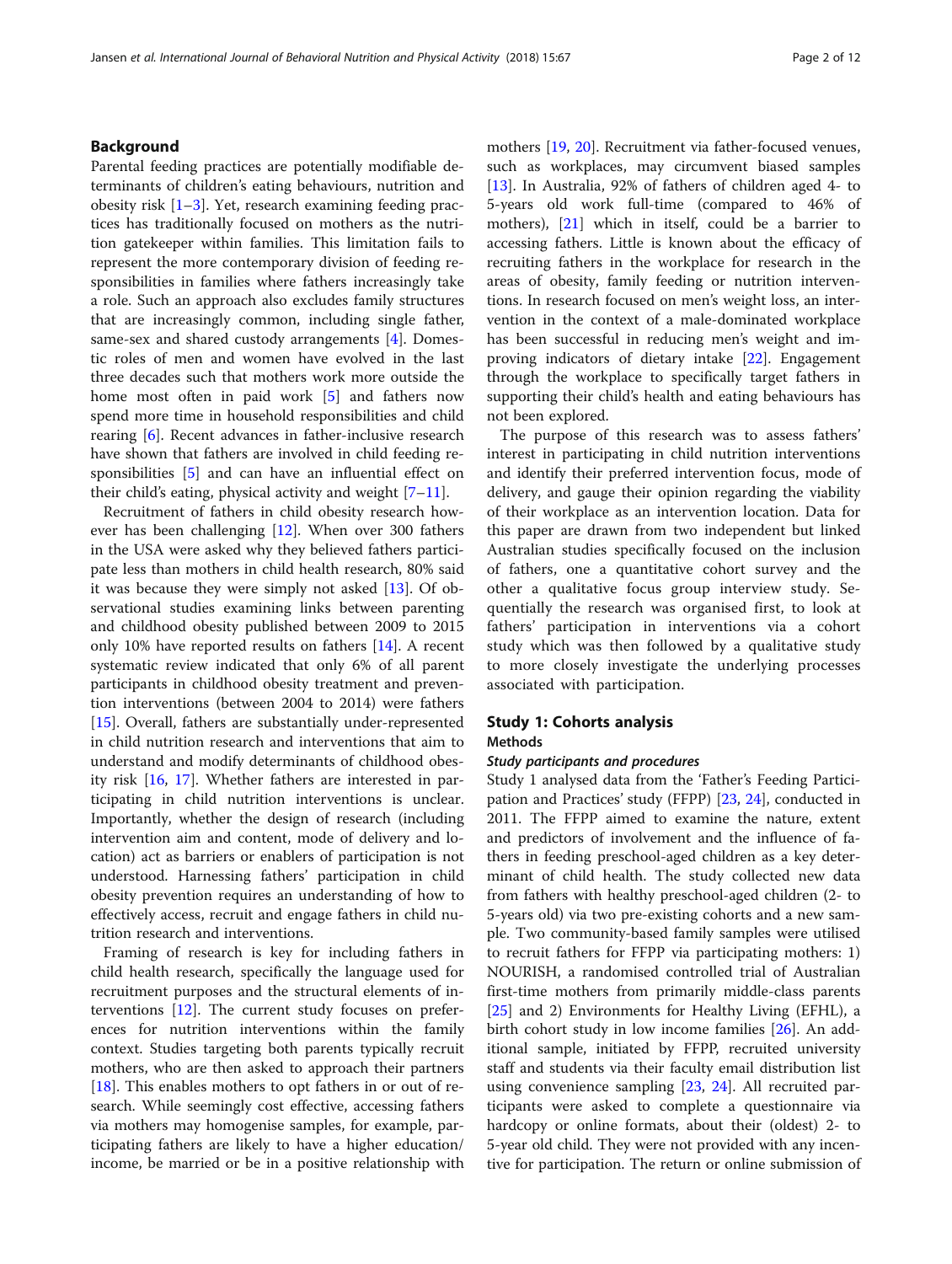<span id="page-2-0"></span>the completed questionnaire was accepted as an indication of fathers' consent to participate. While the overall response rate could not be calculated, the response rate from the NOURISH and EFHL sub-samples was approximately 20% each [\[23\]](#page-10-0). In total, 436 fathers from diverse socioeconomic backgrounds provided valid responses. FFPP was conducted in accordance with ethical approval from Queensland University of Technology and Griffith University Human Research Ethics Committees.

## Measures

Sociodemographic characteristics were self-reported by fathers including age, level of education and hours of paid work per week. Fathers also reported their weight and height, relationship with the child for whom they filled out the survey, the number of days in an 'average' fortnight that they lived with their child, relationship status, child age and gender.

Fathers' confidence and knowledge of healthy eating (6 items, e.g. "I am confident that I can prepare healthy food for my child",  $\alpha$  = 0.81), perceived responsibility (5 items, e.g. "How often are you responsible for deciding what your child eats",  $\alpha = 0.94$ ) and attitudes about paternal involvement in child feeding (2 separate items, e.g. "I would like to be more involved in feeding my child") were assessed with validated [\[27\]](#page-10-0) and study-specific items (see Additional file [1\)](#page-9-0). Response options for all items were on a 5-point Likert Scale  $(1 =$ strongly disagree/rarely to  $5 =$  strongly agree/mostly). The mean score was calculated for confidence/knowledge and perceived responsibility, with higher scores indicating more endorsement.

To assess fathers' interest in and preferences for participation in nutrition interventions, several separate study-specific questions were asked. These questions and response options were conceived by expert consultation, including two of the authors with specialised knowledge in family feeding interventions (KT and LD). All responses were measured on 5-point Likert Scales (1  $=$  strongly disagree/very unlikely/not at all to  $5 =$  strongly agree/very likely/very). Interest in learning about nutrition, which is a possible pre-requisite for participation in any intervention, was measured with two items ("I am interested in learning more about healthy eating for myself" and "I am interested in learning more about healthy eating for my child"). Fathers were then asked to indicate how likely they were to participate in the following types of healthy eating program (i.e. intervention focus): individual, group, family, and fathers only program. Ratings of usefulness of delivery modes included: online, interactive social network (e.g. online group forum), DVD (e.g. information DVD), written (e.g. information booklet), and mobile phone (e.g. SMS or text message). Finally, fathers were asked to rate their preference for

the location (i.e. in your community) and timing of a nutrition intervention (i.e. after work hours or on weekends). Descriptive statistics were conducted in IBM SPSS Statistics version 23.

# Results

Characteristics of the fathers participating in Study 1 are shown in Table 1. Self-rated knowledge and confidence of fathers relating to child feeding was very high  $(M =$ 4.35, SD  $\pm$  0.51). The majority of fathers (72%) agreed (moderately/strongly) that they should play an equal role to mothers in feeding their children. In contrast, current responsibility for making decisions relating to what and how much their children eat was low  $(M = 2.71, SD \pm 1)$ 1.02). Twenty-four percent of fathers indicated (moderately/strongly) that they would like to be more involved in feeding their child. Fathers were highly interested in learning more about healthy eating, but expressed a preference for a program relating to their child's eating compared to their own (with 67% compared to 51% moderately/strongly agreeing). This provides an important picture of fathers' engagement with healthy lifestyle

Table 1 Characteristics of fathers participating in two child feeding studies and their children

| Variable                                                | Father's Feeding<br>Participation and<br>Practices Study ( $N = 436$ ) | What Fathers<br>Want Study<br>$(N = 28)$ |
|---------------------------------------------------------|------------------------------------------------------------------------|------------------------------------------|
|                                                         | Mean $\pm$ SD or %                                                     |                                          |
| Father                                                  |                                                                        |                                          |
| Age (years)                                             | $37 + 6$                                                               | $41 \pm 6$                               |
| Biological father                                       | 98                                                                     | 93                                       |
| Live with child every day<br>during 'average' fortnight | 89                                                                     | 82                                       |
| Married/defacto                                         | 97                                                                     | 86                                       |
| Level of education                                      |                                                                        |                                          |
| No university degree                                    | 66                                                                     | 64                                       |
| University degree                                       | 34                                                                     | 36                                       |
| BMl <sup>a</sup> (kg/m <sup>2</sup> )                   | $26.9 \pm 4.1$                                                         |                                          |
| Healthy weight $(BMI < 25)$                             | 38                                                                     |                                          |
| Overweight (BMI $\geq$ 25 and<br>$< 30$ )               | 46                                                                     |                                          |
| Obese (BMI $\geq$ 30)                                   | 16                                                                     |                                          |
| Hours of paid work/week                                 | $41 \pm 15$                                                            | $40 \pm 7$                               |
| Less than full-time<br>(0-35 h/week)                    | 16                                                                     | 4                                        |
| Full-time ( $\geq$ 35 h/week)                           | 84                                                                     | 96                                       |
| Child                                                   |                                                                        |                                          |
| Age (years)                                             | $3.5 \pm 0.9$                                                          |                                          |
| Gender (boy)                                            | 53                                                                     |                                          |

<sup>a</sup>BMI was calculated based on self-reported weight and height

BMI Body Mass Index, Dash data missing as questions were not asked in the What Fathers Want study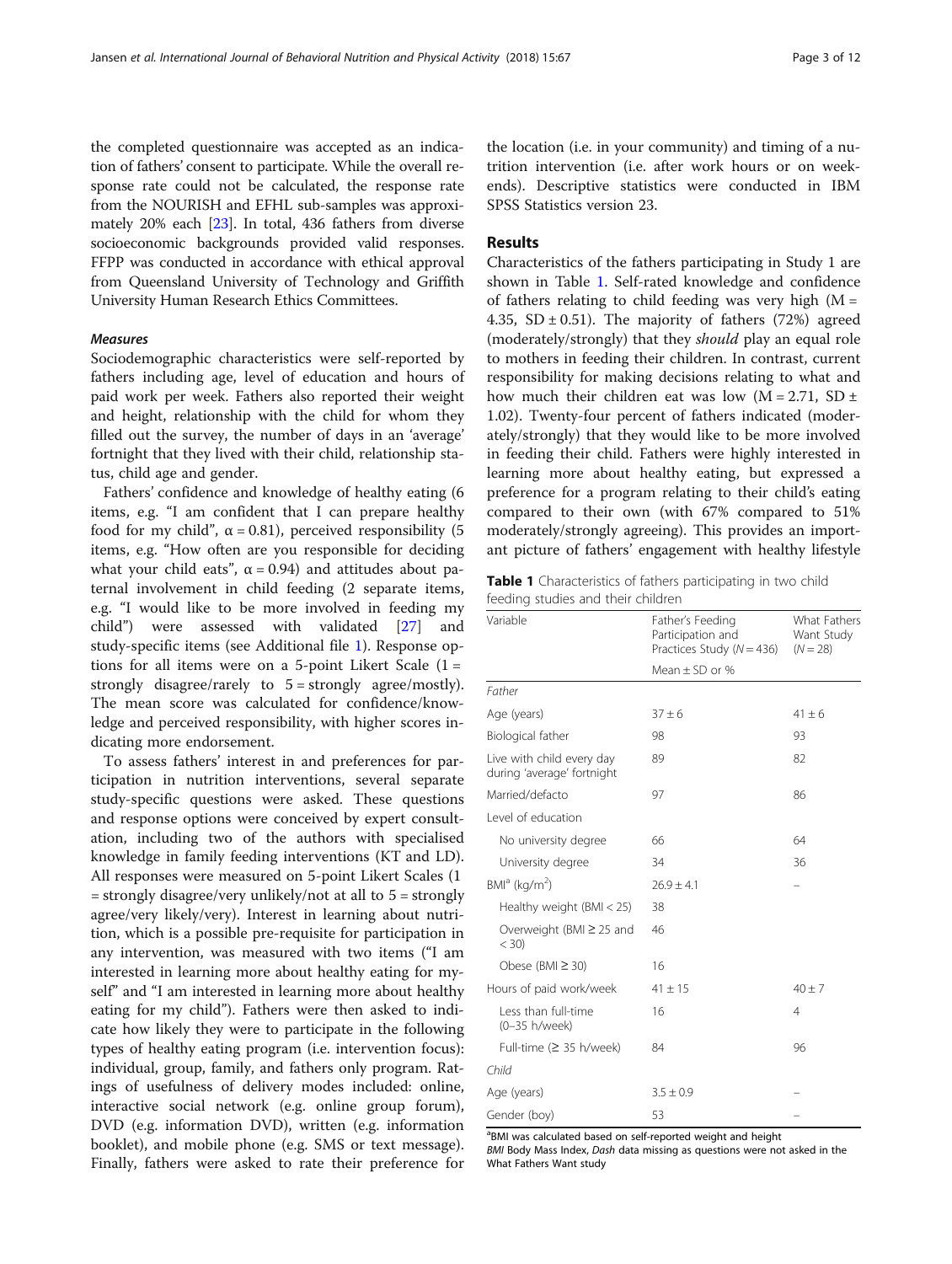programs and for participant recruitment strategies. Our results reveal that when child health and wellbeing are the focus of intervention strategies, fathers in this overall research program at least showed some enthusiasm for engagement.

In terms of fathers' willingness to participate in different types of healthy eating interventions, a family-focused program appealed to most fathers (58% were somewhat or very likely to participate), while fewer would consider an individual (32%), group (23%) or fathers-only (23%) program. Regarding fathers' rating of the mode of healthy eating information delivery, fathers identified online programs as the most popular option (70% said this mode was moderately or very useful); followed by written information (62%), DVD (56%), interactive social networks (30%) and mobile phones (17%). The presented options for location and timing of healthy eating programs appeared to be of only modest appeal to fathers. Based on the findings that 46 and 42% of fathers respectively indicated that they were unlikely to participate in a healthy eating intervention conducted in the community or after work/on weekends, a subsequent qualitative study was designed to investigate if workplaces were preferable. The researchers theorised that this might be a viable option for men in work, given the time that is usually devoted to work. The recruitment decisions were guided by the Australian Bureau of Statistics recent descriptions of occupations. Of particular interest were men in occupations characterised as skilled, semi-skilled or low skilled manual labour ("blue collar"). These types of workers are known to be harder to reach (see [\[28\]](#page-10-0)), more often work unsociable shift hours, and are on average less well educated than those in professional occupations [[29](#page-10-0)]. The participants included heavy good drivers (requiring specific licensing) and other delivery workers, postal/mail room workers, warehousemen, and food service personnel.

# Study 2: Focus groups Methods

## Study participants and procedures

Study 2 analysed data from focus groups conducted in the 'What Fathers Want' Study. The overall aims of the 'What Fathers Want' Study were to (i) determine fathers participation in their children's mealtimes, (ii) determine the accessibility and feasibility of recruiting and conducting research related to children's health and wellbeing with fathers through their workplace, and (iii) explore fathers' perceptions of workplaces as a potential setting to implement family-focused nutrition interventions. In this paper we primarily report on fathers' perceptions regarding the intervention delivery through their work (aim iii; i.e. acceptability), but also briefly discuss the feasibility for recruitment through workplaces (aim ii; i.e. accessibility). The aim was to recruit fathers from workplaces with 'blue collar occupations' and 'service industries' as defined by the most recent Australian Bureau of Statistics (ABS) [\[30\]](#page-10-0). These include technicians and trades workers, machinery operators, drivers, and labourers as well as occupations within health care and social assistance, postal and warehousing, and accommodation and food services [[30](#page-10-0)].

A three-pronged recruitment strategy was implemented to access a diverse range of fathers and their workplaces. Initially, workplaces were identified from the Queensland Government website 'Healthier. Happier. Workplaces' [[31\]](#page-10-0). These workplaces are recognised for developing strategies and policies to implement best practice workplace wellness programs that aim to improve the health and wellbeing of employees. Those listed on the recognition wall for achieving bronze, silver or gold recognition and located within South East Queensland were approached. Secondly, the research team attended a men's health expo held in a city in Queensland to connect with the community and possible workplaces. Finally, the research team used established networks within local industry groups to individually contact fathers and gauge interest at their workplaces. Important in this strategy was the identification of workplace health or wellness 'champions' if these existed, to assist with the recruitment process. Not all workplaces have such a person. The identified workplaces were then emailed  $(n = 27)$  and called to follow up  $(n = 19)$  after which the research team followed the steps indicated in Fig. 1. Field notes indicated that the main reasons for workplaces declining to participate included: failing to respond via email or telephone, workplaces advised that there were no fathers with children in the 0- to 12-year age group, busy shift schedules and inability to get a group together off work-related tasks at the same time, or they were uninterested in the study.

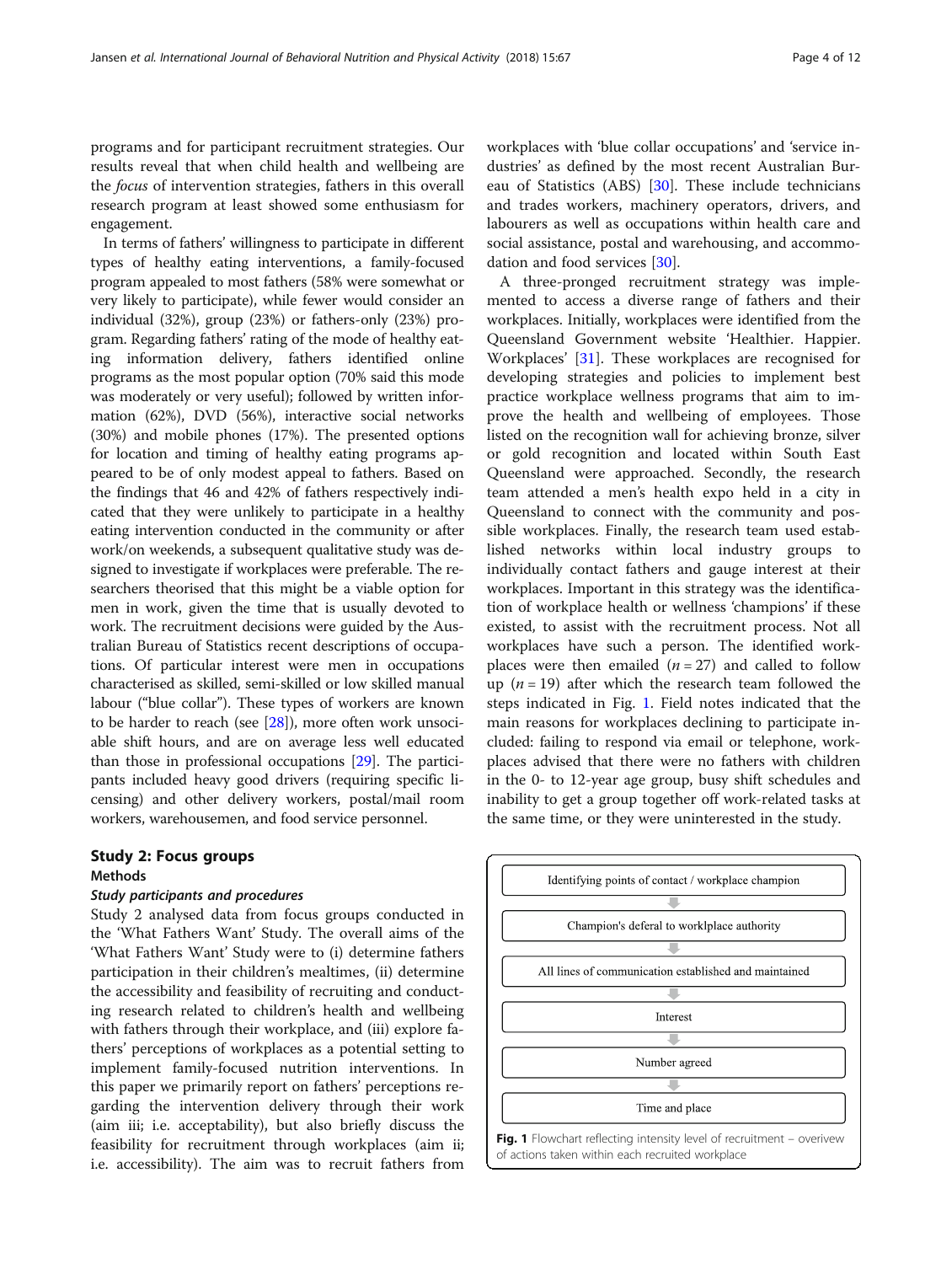Qualitative methodology was optimal given that a key aim of the study was to elicit fathers' views of the workplace as a viable site for delivery of family-focused nutrition interventions. Of equal importance were fathers' accounts of their role in formal family mealtimes or other feeding requirements/opportunities within the family structure. It was recognised that there would not be one identifiable objectionable truth, but rather multiple truths or at least realities that have been constructed through the lived experience. Eisner [[32](#page-10-0)] comments that "meanings are construed, and the shape they take is due, in part, to the tools people know how to use" (p. 36). Therefore, it is reasonable to suggest that fathers ascribe multiple meanings associated with recruitment through workplaces, views associated with the workplace as a point of intervention, feeding practices within households and fathers' roles within these. Due consideration was given to the type of interview structure that might yield data that might be of most interest. Focus group conversations have been widely (albeit relatively recently) used in health research [\[33](#page-10-0)] and exten-sively for a longer period in social research [\[34](#page-10-0)]. Primarily, the choice of focus groups was guided by Guest and colleagues [[35\]](#page-11-0) who found in a randomised study that men in focus groups were more likely to reveal personal and even sensitive material than they are in individual interviews [[36\]](#page-11-0). Additional advantages of focus groups include: generating data through interactions between participants, within the context of the workplace (setting was important for data collection); [[37\]](#page-11-0) distinguishing shared and non-shared experiences within the group, developing an understanding of the range of perspectives and appearances; [[33\]](#page-10-0) and enabling participants to query and explain processes/ perspectives to each other [[33\]](#page-10-0). Focus groups are also considered to work well with relatively homogenous groups where homogeneity might be defined by one or more characteristics (such as occupations/jobs and gender) [\[38](#page-11-0)]. Whilst not a prime reason, it is worth noting that a focus group approach offered some logistical efficiencies in that it enabled the research team to meet with more participants relative to the allocated trips to the field where workers would be meeting immediately before or after work (or shift), or in breaks during the working day (or shift). This study was approved by the human research ethics committee of the Queensland University of Technology.

Focus groups were organised on site and during working hours or immediately before or after. Respondents at six different workplaces agreed to participate. In total, 28 fathers agreed to participate and were interviewed across six focus groups (3–7 participants) and one individual interview. The final number at each worksite was dependent on the time and resources of the participants. The focus group conversations were conducted by three members of the research team (EJ, HH and TR). The earlier sessions were led by an experienced qualitative researcher (a male) with extensive experience in interviewing, focus groups and broader qualitative fieldwork in the areas of education, sport and workplace learning in a range of community and institutional settings (TR). Progressively other female team members took the lead at different locations (HH, EJ). At the beginning of the focus groups or interview, participants were asked to complete a short demographic survey. Characteristics included father's age, level of education, relationship with child, the number of days in an 'average' fortnight that they lived with their child, relationship status, level of education, and hours of paid work per week. Indicative questions are shown in Table 2. These were largely based on the literature but also on findings of Study 1 that left much detail about fathers engagement in feeding and their desire/interest for further support in the form of interventions untouched and unsaid.

## Analysis

Study 2

To analyse the data an inductive approach was taken, guided by the principles of grounded theory. Inductive approaches "primarily use detailed readings of raw data to derive concepts, themes, or a model through interpretations made from the raw data by an evaluator or researcher" [\[39\]](#page-11-0). The research team members independently conducted a structured hierarchical analysis of the transcribed interview data of one of the focus group discussions (the very first one undertaken). All researchers therefore reviewed the same document privately. Hence, each researcher independently read, and re-read the transcript, applying labels, tags and codes to create 'meaning

Table 2 Indicative questions for focus group discussion -

| Indicative question                                                      |
|--------------------------------------------------------------------------|
| 1. Think about meals you have eaten with your child/ren, within the last |
| 2-4 weeks. Can you tell me what happens at mealtimes with your           |
| youngsters?                                                              |

- 2. When it comes to feeding the family, what are your jobs?
- 3. What child feeding jobs do you share with another adult in the household?
- 4. What do you like about mealtimes with your family?
- 5. Sometimes feeding the kids can be challenging. What challenges or worries have you experienced with your kid/s at mealtime?
- 6. Can you tell us what happens at mealtimes when your child doesn't like the food being served?
- 7. If you were to encounter challenges with your children around feeding or nutrition, would the workplace be a viable place to receive more information or advice?
- 8. Tentative question: what would you like to change when it comes to family meals?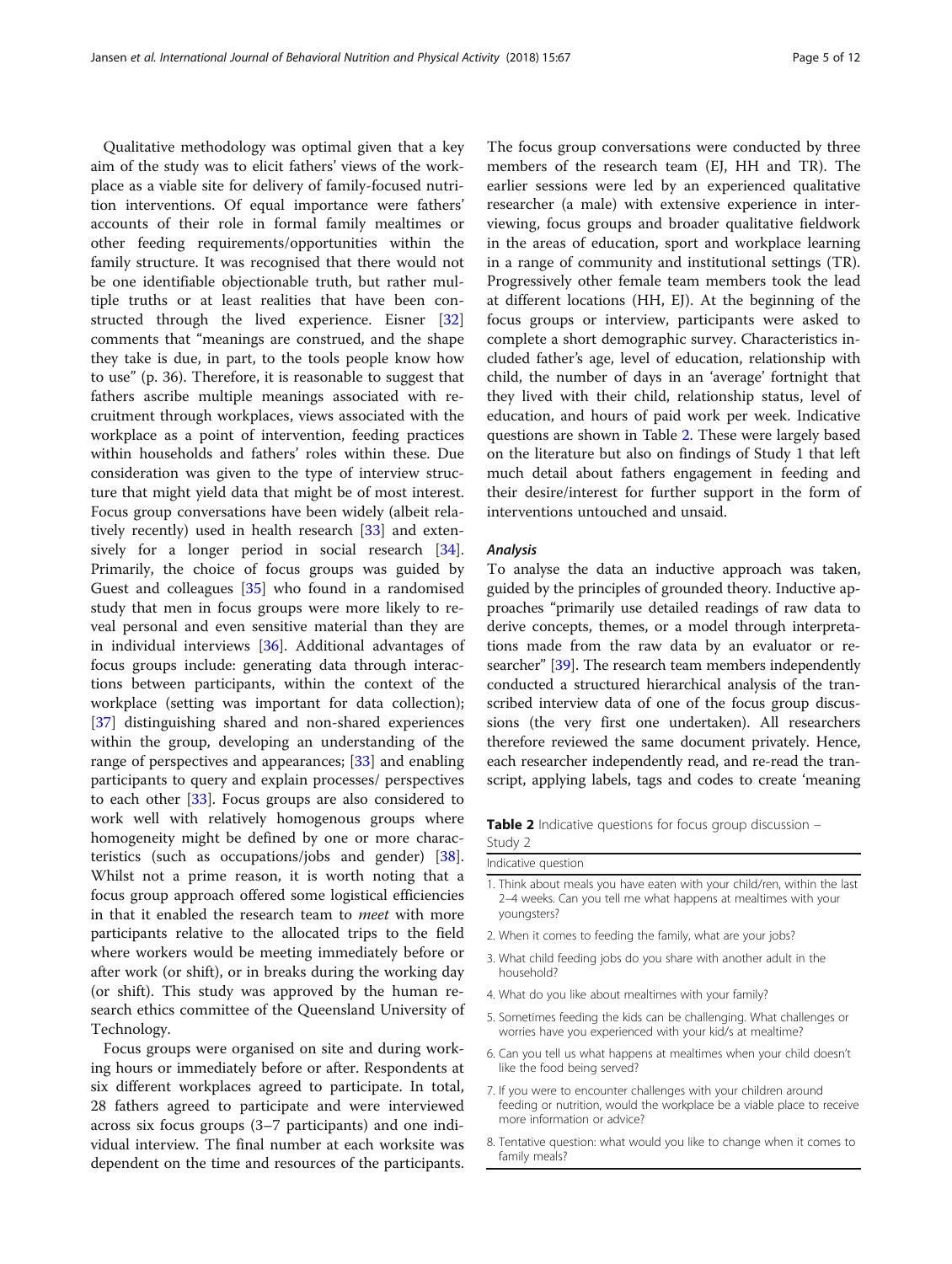units' (MU) as a first analytical level to create a broad narrative from the focus group conversation (see Côté et al.  $[40]$  $[40]$  $[40]$ ). A meaning unit has been described by Tesch  $[41]$  $[41]$  $[41]$  as a segment or section of text that contains a single idea, an episode or mini event, or a snippet or information such that the MU can stand on its own out of the context of the textual data. The researchers then collaboratively reviewed the meaning units across a further analysis session of three hours. This was to establish agreement in observations, tags and codes that formed the meaning units and to eliminate what appeared to be extraneous codes and identifiers. The MUs were then clustered to create categories. Once the categories had been refined in this way and agreed upon, each researcher was then allocated an equal share of the remaining transcripts to analyse. Upon completion of this phase the researchers gathered again to create larger overarching categories that were then referred to as themes and sub-themes creating a hierarchical structure similar to that described by Côté et al. [[40](#page-11-0)]. This then showed the overarching themes in the data, sub-themes that sat beneath each overarching theme, and the contributing categories with key identifiers of each category. Under each of the key identifiers the textual data from the transcripts could then be listed. This process is also consistent with the guidelines for grounded theory analysis as established by Strauss and Corbin [\[42](#page-11-0)] and was intended to reach the point of thematic saturation a common goal in qualitative research [[43](#page-11-0)]. It is acknowledged that 'saturation' can be a contentious term. In this case the focus was on what Hennink and colleagues [\[43\]](#page-11-0) call 'meaning saturation'. That is, the data were analysed for themes and structures such that a point was reached where new themes and structures could no longer be built from the meaning units or categories. The analysis enabled an ascending or descending reading of the hierarchical structure of the data. Based on the coding and collaborative review processes, a research narrative was constructed with indicative participant text as exemplars.

## Results

#### Participants

Study 2 achieved access to and recruitment of fathers through their workplace. The workplaces or workplace departments from which the participants were drawn have traditionally been considered and indeed categorised as 'blue collar occupations' and 'service industries'. Within contemporary work environments, this description fails to capture the multiple profiles of workers within a single organisation. It is more accurate perhaps to identify the workplaces from which the participants were drawn to clarify their occupational identity. The workplaces within which the focus groups took place included: transportation services, construction and maintenance services, postal/mail room services, social assistance and food service personnel. Examples of self-described work included mail delivery, driver and transport dispatch manager. Further demographic characteristics of fathers are presented in Table [1](#page-2-0). In the following, abbreviations such as "FG4, M1" are used to highlight the focus group and member who provided the specific textual data.

# Preference for the workplace as a setting for nutrition interventions

The data analysis enabled construction of two broad themes, including (a) advice (type and nature of advice either taken or sought) and (b) intervention (preferences for and commitment to types of intervention within the workplace). The 'intervention' theme provided the focus with particular reference to the workplace as a site of intervention. In addition, elements of the 'advice' theme were included specifically where it applied to the idea of interventionist strategies. We present these two themes in the form of a single narrative for the purposes of flow, which is more representative of how these data emerged in conversation.

During the six focus groups and individual interview, fathers discussed their views on using their workplace as point of contact for interventions. Overall, fathers were only mildly attracted to the idea of having a family-focused intervention in their workplace.

"Interviewer: Yeah, like covering some topics like family nutrition, is that something you think you guys would be interested in?"

"Father: Not really. I mean I wouldn't. I don't think I would. Certainly not that I don't value that, but I wouldn't." (FG4, M1)

"It might help some people. I don't reckon it would help me. I'm just not that way inclined..." (FG1, M2)

Hence a rather paradoxical view was presented, while the fathers acknowledged the logic of nutrition interventions being conducted at the workplace, their own enthusiasm for participation was mixed showing only modest enthusiasm for the idea. They agreed that the workplace would be a pragmatic setting, because of the long hours they spend there. Fathers recognised that leaving work to attend an appointment or intervention outside was problematic.

"There would be a much better chance of me doing something in the workplace rather than in private time." (FG1, M1)

"It's definitely more convenient, 100% more convenient. So when we are all doing probably 50-55 hours a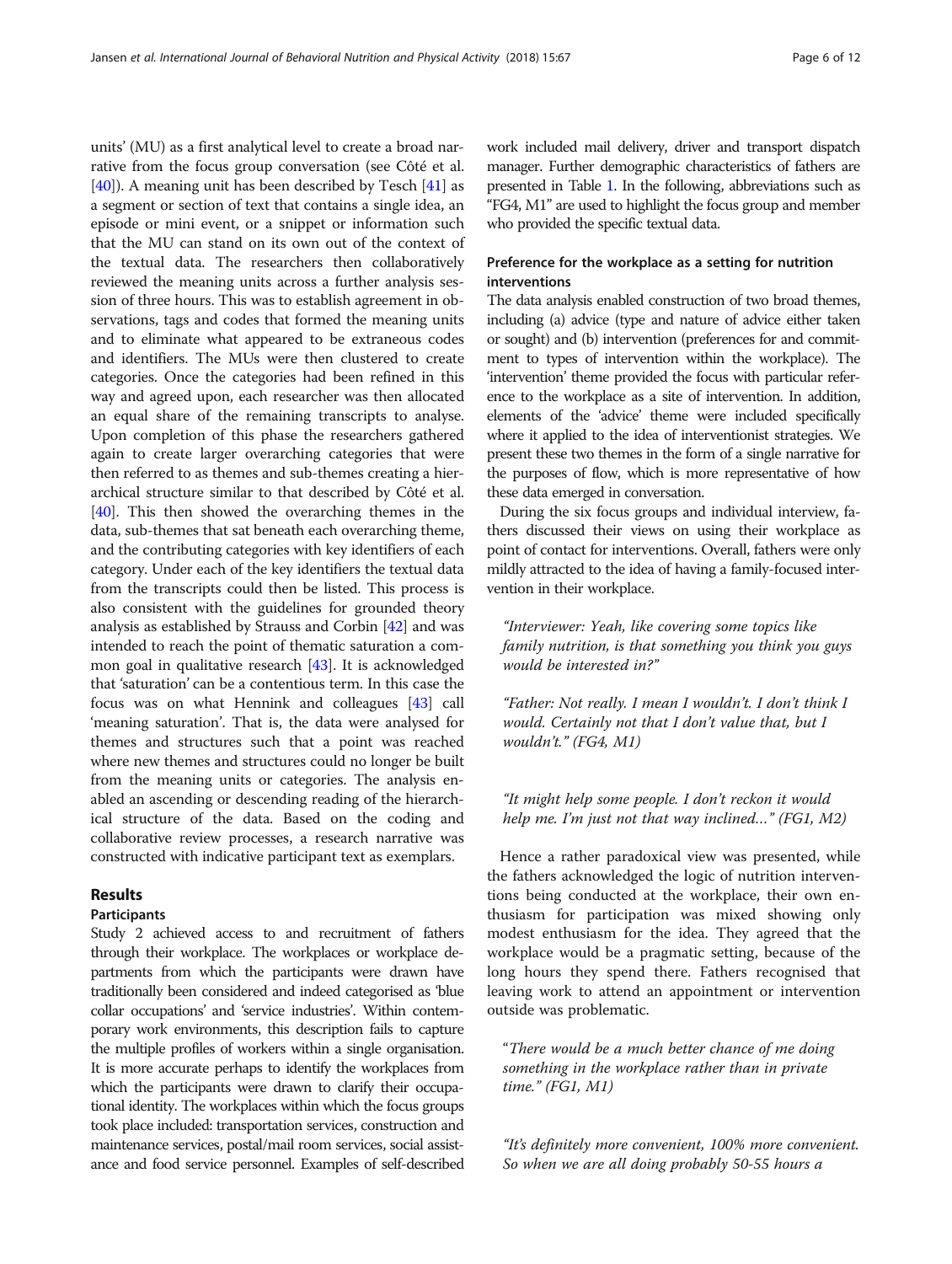week, and then there is travel time to and from home. During the week the kids play sport, sports training and all sorts of other stuff. There is very little time to do much else so anything you can do in the workplace, definitely. You are more likely to take advantage of it definitely." (FG1, M2)

"You're there for 8 hours a day, so where else are you going to get it." (FG6,M1)

However, the fathers in this study were reluctant to commit to such interventions in the workplace. In doing so they expressed several barriers, which prevented their particular commitment to attend such intervention programs if they were available through their workplace. Fathers indicated the plethora of information/advice regarding child nutrition that is available beyond the workplace, if they were inclined to access such information. The role of a dietitian or health professional specialising in nutrition was acknowledged only once as a credible source of information across the entirety of the focus group conversations. Other sources of information or advice were certainly more convenient but little was said about the credibility of the available information.

"I think there are lots of information already out there if you are willing to look. […]" (FG7, M3)

"For general issues. But for more specific individualised nutritional challenges I'm sure the Accredited Practising Dietitian might be a better starting point." (FG7, M4)

Furthermore, fathers raised issues of agency. More specifically, fathers expressed their own initiative in seeking child nutrition advice, be it through self-initiated behavioural interventions based on advice from their partner, media coverage and alternative medicine, or even a simple visit to the pharmacy.

"When she reached 9 months, two years or three years old, she just eat the half of bread or when we're eating rice, she eats only a couple of spoons and then sit. […] I took her to a family doctor, and then when she reach four or five years old she starts to eat well. Now she is seven years old and she's still the same. […] I went to pharmacy and we bought vitamins, it works just within two to four days." (FG2, M3)

"Preservatives and numbers and the sugar and I guess the effect that has on kids - that would be what I would be interested in, yeah. My friend is a

naturopath and she's given me things to read about, you know, that sort of stuff." (FG4, M5)

Similar to fathers in Study 1, those in Study 2 reported confidence in their knowledge about nutrition. Interestingly, there was a perception of some respondents that a nutrition intervention would resemble top-down control and 'policing' of food intake.

"Yeah, like, I wouldn't say that I know everything. I think that workplace education would be handy to come from a point of knowing your body and knowing yourself and knowing what you can do. Not based around – 'you must eat this, because it has got this calorie count' or 'this is low fat, you have to eat that'. That's a load of crap." (FG2, M4)

Notably, other sources of information, such as friends and documentaries, were deemed easy to access outside work largely because they were not time nor in most cases media constrained. Credible sources were identified as is seen in the following text examples. This though was also interspersed with more questionable sources (friends, the internet):

"Probably because the other things are more readily accessible. If you're at home you can just ring the health line and call a friend or something like that. I haven't really been in a situation yet where. .." (FG3, M1)

"It normally happens when you're at home. The most regularly one is either the Internet or the doctor. You call them to ask them. So far it hasn't happened when I'm at work." (FG3, M2)

These textual data show a likelihood that this intervention might only be warranted to solve a particular problem or difficulty rather than for educational or preventative purposes. While it is not possible to claim generalisability to other fathers or to other workplaces here, this perspective perhaps warrants further investigation since seeking advice only at a point of potential difficulty could be considered as concerning. From a health promotion or prevention perspective this behaviour is considered reactive or 'too late', while the sources of support that are mentioned here are considered less than optimal.

Some fathers argued for the possibility of nutrition interventions to be integrated into (rather than additional to) the workplace health and safety program, albeit again with tepid endorsement. More enthusiasm was shared for integrated wellness programs that supported fathers' own individual health, a contrast with reports from Study 1.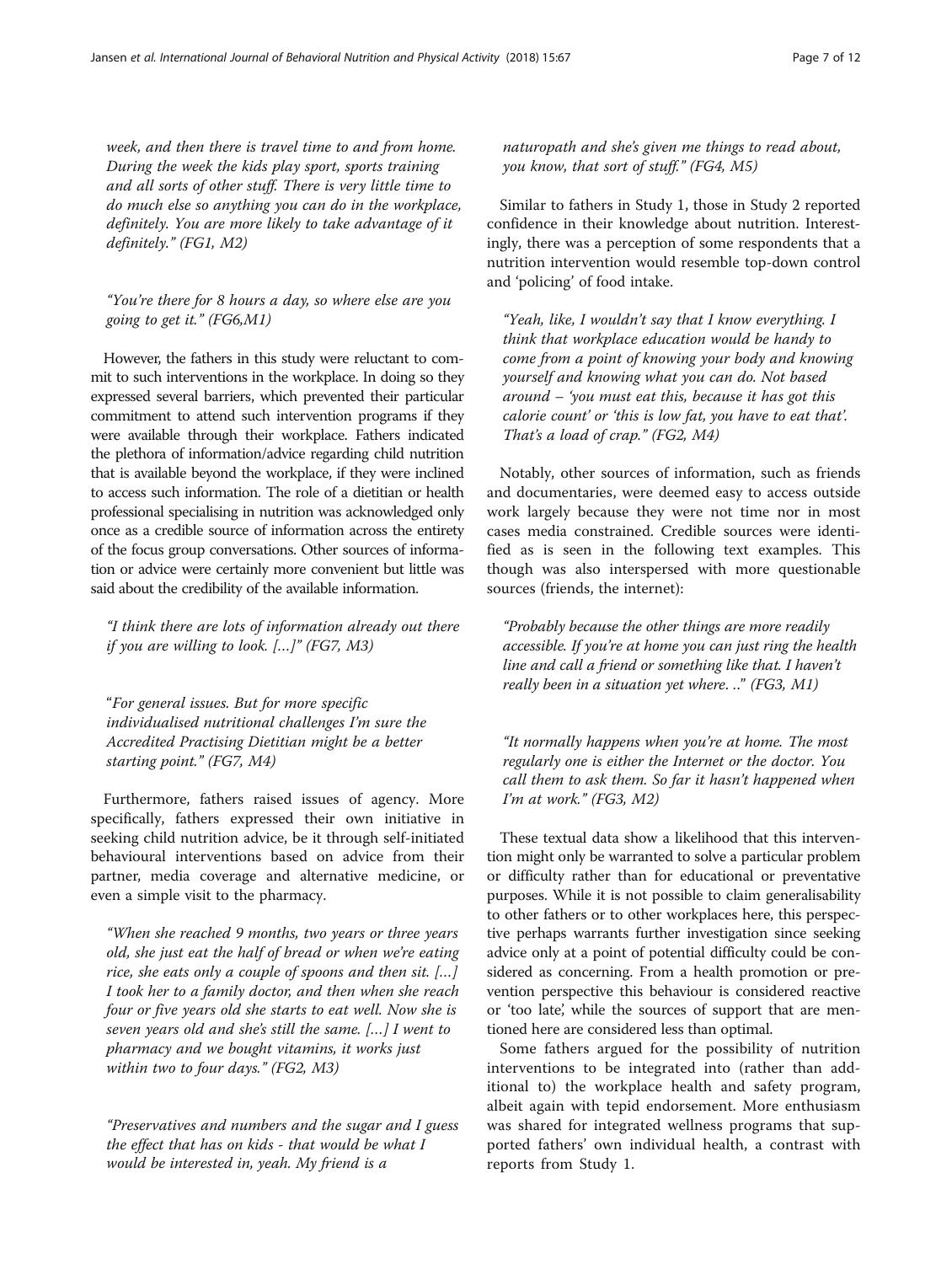"I think that you can take personal lessons and then deliver them back into the home environment. It's the same in terms of the emphasis that we make in our safety training. You can contextualise it back to someone's personal life, and often that is actually the thing that ticks through as opposed to, 'this is the work environment,' and they can take that safety culture back home. […]We're actually seeing a greater emphasis now on people's health and through education in people's health and connecting that into the workplace as well." (FG2, M2)

"We also last year where we did a bit of a drive and we got all the drivers in for a 30 minute health check with health professionals. […] People really appreciated being given the opportunity during their work hours to come and do it and take something away from it."  $(F1, M2)$ 

Nevertheless, some fathers acknowledged the suitability of nutrition information delivered in the workplace setting via a face-to-face setting, or an optional extra which can be accessed through newsletters or within-organisation electronic communication platforms.

"I don't know how the project is. But I reckon that if first of all if you are creating fliers, papers, things that it could suggest in general in terms of child food or something like that and where we could access through the  $[company]$  could be very handy.[...] I recommend a weekly paper talking about children's food or something like that, children's health, weight—things that are important for their health" (FG3, M2)

"It would be more readily available. Like the one on the computer when someone's having a problem someone can just access it quickly and through the internet." (FG3, M4)

# **Discussion**

Fathers influence their child's feeding and nutrition [[10](#page-10-0), [44](#page-11-0)]. However, fathers remain under-represented in research on family mealtime participation and child feeding practices [\[15\]](#page-10-0). A key aim of this paper was to examine fathers' accessibility for and acceptance of participation in child nutrition interventions and research. We presented two independent but conceptually linked studies, the first documenting the extent of fathers' interest in different types and modes of nutrition and feeding intervention delivery and the second their underlying intent and reasoning for (lack of) participation at their workplace. Through both survey and interview methods, we found that fathers are involved in child feeding. However, they raised issues of acceptability of nutrition interventions, including variable levels of interest in participation depending on the aim, content and location of delivery. Since acceptability of child nutrition interventions is necessary but not sufficient for successful implementation, accessibility to fathers for child nutrition research was also examined. In Study 1, we obtained a response rate of approximately 20% from fathers whose partners were already involved in cohort studies, inevitably introducing selection bias. To expand our understanding of fathers' preferences for intervention from 'hard to reach' populations, we specifically attempted to access fathers in Study 2 who were 'skilled, semi-skilled or low skilled manual workers' ("blue collar"). Our work highlights the importance of first evaluating fathers' preferences for interventions before developing and delivering culturally appropriate interventions.

Despite fathers' reported interest in participating in family-focused nutrition interventions, they reported low commitment to participate in the community or outside of work hours (Study 1). Yet, when fathers were asked if they believed the workplace is a potential setting for the delivery of family-focused nutrition interventions, the responses were only moderately enthusiastic (Study 2). These findings underscore the significant challenge in involving fathers in nutrition interventions even when they described high engagement with and interest in feeding their children. Our data from both Studies 1 and 2 indicate that although fathers express interest in their children's health, the workplace as a site of advice, education or intervention was not favoured.

Fathers showed interest in learning more about nutrition, particularly for their children or the whole family. Consistent with previous research [[14\]](#page-10-0), including that conducted in urban fathers with limited income [[45\]](#page-11-0), interventions that enable or strengthen the capacity of fathers in supporting their family, rather than being targeted to their own health, are recommended. Our finding also support research by Morgan and colleagues [[9,](#page-10-0) [22](#page-10-0)], which demonstrated the successful recruitment of fathers and their children into the "Healthy Dads, Healthy Kids" program. Our work shows that fathers are interested, and perhaps more willing to participate, in interventions when their children are the focus of the program. This might offer new possibilities for lifestyle program recruitment. Furthermore, fathers believed that they were knowledgeable and confident in feeding their children. Whether this confidence aligns with father's nutrition knowledge was not tested in our study. Despite current reported levels of knowledge and confidence, fathers in both Studies 1 and 2 expressed how they continue to seek additional knowledge. High confidence, independent of knowledge level, may prevent some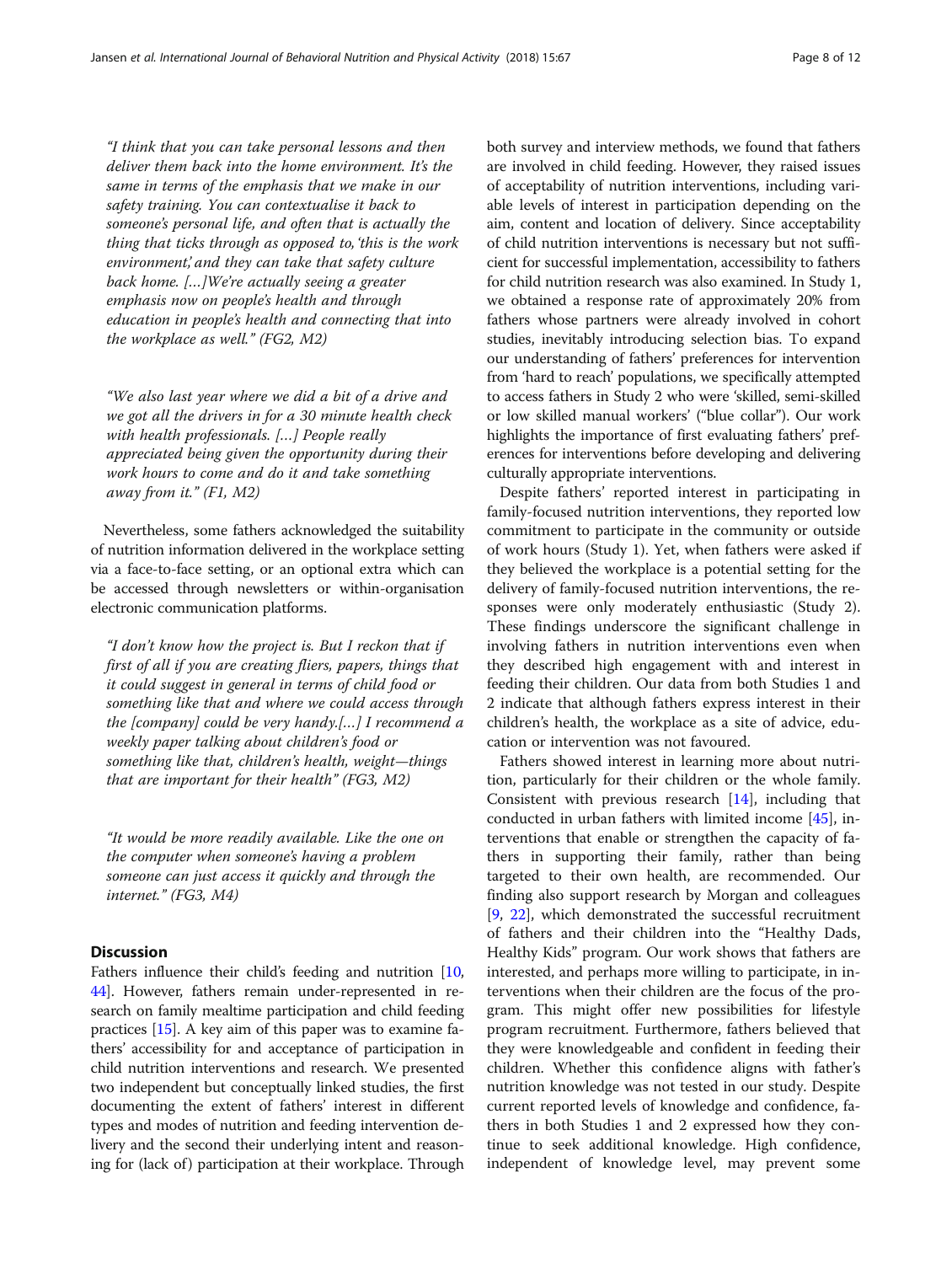fathers from participating in some types of child nutrition interventions and also raises a key question about critical evaluation of knowledge sources. Our data from Study 2 indicate that fathers' self-directed search for nutrition knowledge was directed to a diversity of sources including print and web-based media, friends, alternative therapists and a diversity of health professionals. They did not discuss concerns related to the veracity of the information nor its underlying evidence base. Our data suggest that such information seeking was often initiated in response to a feeding problem, for example when children's behaviours or tastes changed. The findings identify potential opportunity for interventions to increase critical analysis, and targeting provision of an evidence-based and enjoyable website for fathers and parents more broadly.

In Study 1 and 2, fathers reported low but increasing levels of feeding responsibility in their home, however they did express a positive attitude to being involved in feeding and the increasing level of obligation as food labour in the home became more distributed. More than two-thirds of fathers in Study 1 preferred online programs (but not online group forums) as a mode of delivery. An online program delivered to mothers of pre-school aged children showed improvement in children's dietary intake [\[46\]](#page-11-0). Similarly to the Growing Healthy study [\[47\]](#page-11-0) for parents living in socioeconomically disadvantaged areas, there may be benefits in engaging fathers online and future research could evaluate this mode of intervention particularly through online video chat sessions or Apps that can monitor and calculate families' eating (e.g. dietary intake) and feeding (e.g. frequency of responsiveness to cues) behaviours but also those that can act as alert devices when dietary intake or feeding interactions could be improved. Paramount to this evaluation is teaching fathers how to assess the quality of evidence and information available online. Future interventions also could include developing material for fathers, by fathers, to produce "socioculturally relevant" (p. 8) [[15\]](#page-10-0) material. It is important to note that no intentional information was gathered about father's preference for face-to-face delivery of nutrition interventions in this study though interestingly it emerged as a point of discussion in Study 2. In contrast to previous suggestions [\[48\]](#page-11-0), fathers expressed little interest in attending a nutrition intervention within their community or outside of work hours. Therefore, the possibility of family-focused nutrition interventions implemented within the workplace was explored in Study 2. 'Employee assistance programming' at work has gained popularity, likely due to their potential to enhance productivity of parent employees [\[49](#page-11-0)].

In Study 2, fathers had mixed responses to the proposal of the workplace as a setting for the delivery of family-focused nutrition interventions. Fathers acknowledged the potential capacity of the workplace to a host

nutrition intervention; an acknowledgement based largely on the time fathers are perceived to spend at work. Fathers also openly discussed reasons for their lack of interest in participation. Trust in the personnel delivering the intervention appeared paramount to fathers. Somewhat unexpectedly there is little or no evidence of the public's perceptions or 'trust' of nutrition or dietetic allied health professionals [[50\]](#page-11-0) and more research (particularly with fathers) is warranted to understand who may be the most trusted personnel of such delivery of an intervention. Davison et al.'s [\[14](#page-10-0)] findings showed that the reputation, possibly linked to trustworthiness, of the leading organisation of an intervention is critical in whether fathers would participate in child health research. Contrary to Study 1, fathers in Study 2 appeared to be more interested in workplace health interventions targeted at individuals, particularly if these workplaces already offered a service into which nutrition could be folded. Whether these interventions could indirectly positively influence eating behaviours within the whole family, through paternal modelling, [[10](#page-10-0), [44\]](#page-11-0) is not well known and warrants further investigation.

While, from the fathers' perspective in Study 2, the workplace may not be the ideal choice for delivery of interventions, findings suggested, in line with Palm and Palkovitz recommendation  $[51]$  $[51]$ , that workplaces are a potential 'access point' to interact with fathers. Recruitment of workplaces for the What Fathers Want Study was labour intensive. The recruitment process required a systematic plan and sustainable human and economic resources (for example, each participating father received an AUD20 gift voucher for a hardware store). Comprehensive and high-intensity recruitment strategies (email, telephone call, face-to-face contact) were required to obtain the focus group sample of fathers. Face-to-face recruitment (e.g. via the Men's Health Expo or established networks) was a particularly helpful strategy. Forming collaborative relationships with community stakeholders or key contacts (identified as 'workplace champions') has previously been reported as beneficial for the recruitment of fathers [[13\]](#page-10-0). Depending on the structure of the workplace, several layers of contact are possibly required until contact is made with the actual study participants. This recruitment process included co-dependence on the 'workplace champion' to gain access into the workplace. Once access to the workplace was granted, focus groups were organised via the workplace champion. On the arranged day, the number of fathers participating in the focus group often (and surprisingly) exceeded that expected based on the number of fathers expressing interest to the workplace champion. 'Peer recruitment' has previously been described as effective strategy, [\[52](#page-11-0)] however, this also highlights the need for flexibility and preparedness (e.g. more vouchers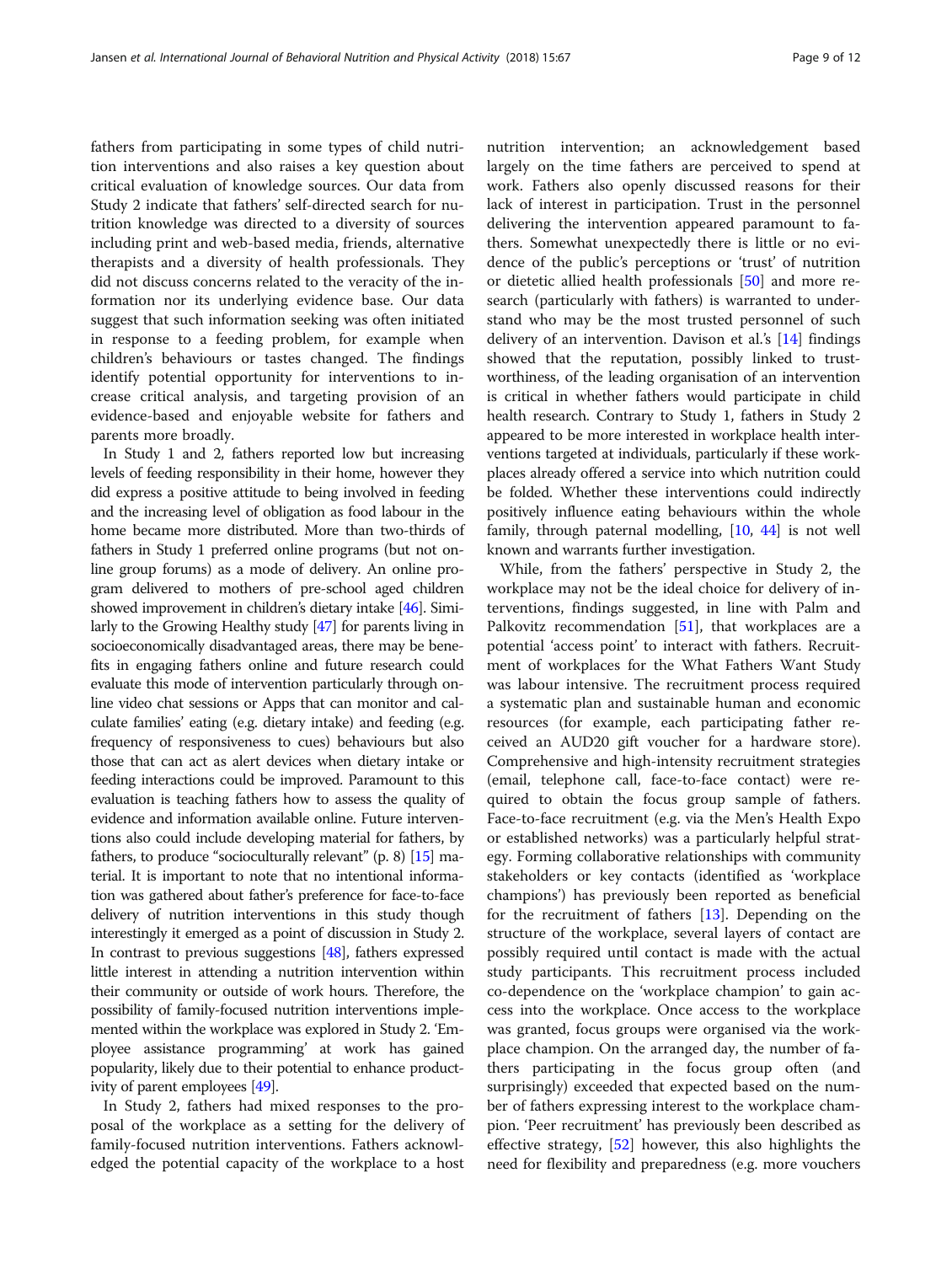<span id="page-9-0"></span>needed than planned). Under the proviso of a high-level of commitment, accessing fathers in the workplace was a suitable method for father-focused recruitment, likely to result in less demographically-biased samples compared to mother-focused recruitment of fathers [[19,](#page-10-0) [20](#page-10-0)]. In addition to biased sampling, indirect recruitment of fathers through mothers, as done in Study 1, may not be very effective either. Future research projects could recruit fathers through the workplaces, but acknowledge that the workplace may not be the site of intervention and that ability to recruit there would be contingent upon workplace agreement. Workplaces may additionally present an effective platform for gathering information from fathers about intervention design and implementation (e.g. piloting material).

## Strengths and limitations

Taken together, our research provides evidence regarding fathers' preferences for family-focused nutrition interventions. Recruited fathers in Study 1 were representative of Australian men in terms of education levels and working hours, as national data indicates that 33% of males aged 35–44 years old had completed a university degree [\[53,](#page-11-0) [54\]](#page-11-0) and 92% of fathers of children aged 4- to 5-years old work full-time [[21\]](#page-10-0). In contrast, fathers were less representative according to their weight status with national data indicating that 71% of men were overweight or obese [\[55](#page-11-0)]. Notably, since weight and height were self-reported in our sample, there is the possibility for underreporting. Fathers self-selected to participate in the studies and may have been more involved in feeding their children. As previously reported [\[23,](#page-10-0) [24](#page-10-0)], fathers of Study 1 showed high levels of engagement in feeding their children, which may reflect selection bias and hence limit generalisability of the findings. Fathers who are currently less involved or interested in feeding their children will likely be even harder to reach, recruit and retain in child nutrition research and interventions. Both male and female researchers interviewed fathers in Study 2, which may have influenced the response of participants. While in the 1990s male discussion leaders were recommended [\[45](#page-11-0), [48\]](#page-11-0), Davison et al. showed in 2016 that 73% of fathers believed that interviewer gender did not matter [\[14](#page-10-0)]. The data for Study 1 were collected in 2011 and therefore have not investigated other technologies which have gained popularity since then (e.g. smart phone apps). Unfortunately, neither of the studies specifically asked fathers where and when they preferred attendance for family-focused nutrition intervention and this warrants serious further investigation. Future studies also need to investigate if fathers who are working in other types of industries may or may not prefer family-focused nutrition interventions through their workplace.

## Conclusion

This paper contributes to understanding of both the need and means by which fathers are engaged in family-focused nutrition interventions, and presents a unique approach in converging findings from two methodologically differentiated studies. Data from both studies showed that face-to-face interventions delivered in the workplace or broader community were not favoured. Online options were preferred as highly flexible and accessible modes of delivery of nutrition and feeding knowledge and skills. The findings of the quantitative cohort studies and rich qualitative study converge to identify online as optimal form of intervention but raise the question of appropriate search strategies and the need for a site design that is "problem focussed" as feeding and nutrition problems were identified as a catalyst for web-searching given that the preference seems to be for self-initiated strategies in searching for information, dietary trends, and expertise.

## Additional file

[Additional file 1:](https://doi.org/10.1186/s12966-018-0702-4) Overview of constructs assessed in Study 1, including their respective items, response scales and internal reliability. (DOCX 19 kb)

#### Abbreviations

ABS: Australian Bureau of Statistics; BMI: Body Mass Index; EFHL: Environments for Healthy Living; FFPP: Father's Feeding Participation and Practices Study

#### Acknowledgements

We sincerely thank all our participants. We are also thankful for the crucial contributions of Kimberley Mallan to the Father's Feeding Participation and Practices Study and the EFHL Project team, including Professor Paul Scuffham and Ms. Rani Scott, facilitating data collection of EFHL participants.

#### Funding

Funding for Study 1 was provided in-part through a grant from IBHI, QUT. Some participants included in this study were accessed from the Griffith Study of Population Health: Environments for Healthy Living (EFHL) (Australian and New Zealand Clinical Trials Registry: ACTRN12610000931077). Core funding to support EFHL is provided by Griffith University. Funding for Study 2 was provided through the QUT Pilot Grant Scheme.

#### Availability of data and materials

The datasets used and/or analysed during the current study are available from the corresponding author on reasonable request.

#### Authors' contributions

EJ conceptualised and led the What Fathers' Want Study. She conducted the data analysis and drafted this manuscript. HH and TR participated in data collection, data coding, analysis and interpretation of results. LD conceptualised and led the NOURISH study. KT conceptualised and let the Father's Feeding Participation and Practices Study. All authors were involved in writing the paper, read and approved the final manuscript.

#### Ethics approval and consent to participate

Approval was gained from the Queensland University of Technology for the Father's Feeding Participation and Practices Study (QUT HREC 00171 Protocol 1,100,000,054) and the What Fathers' Want Study (QUT HREC 00171 Protocol 1,600,000,157).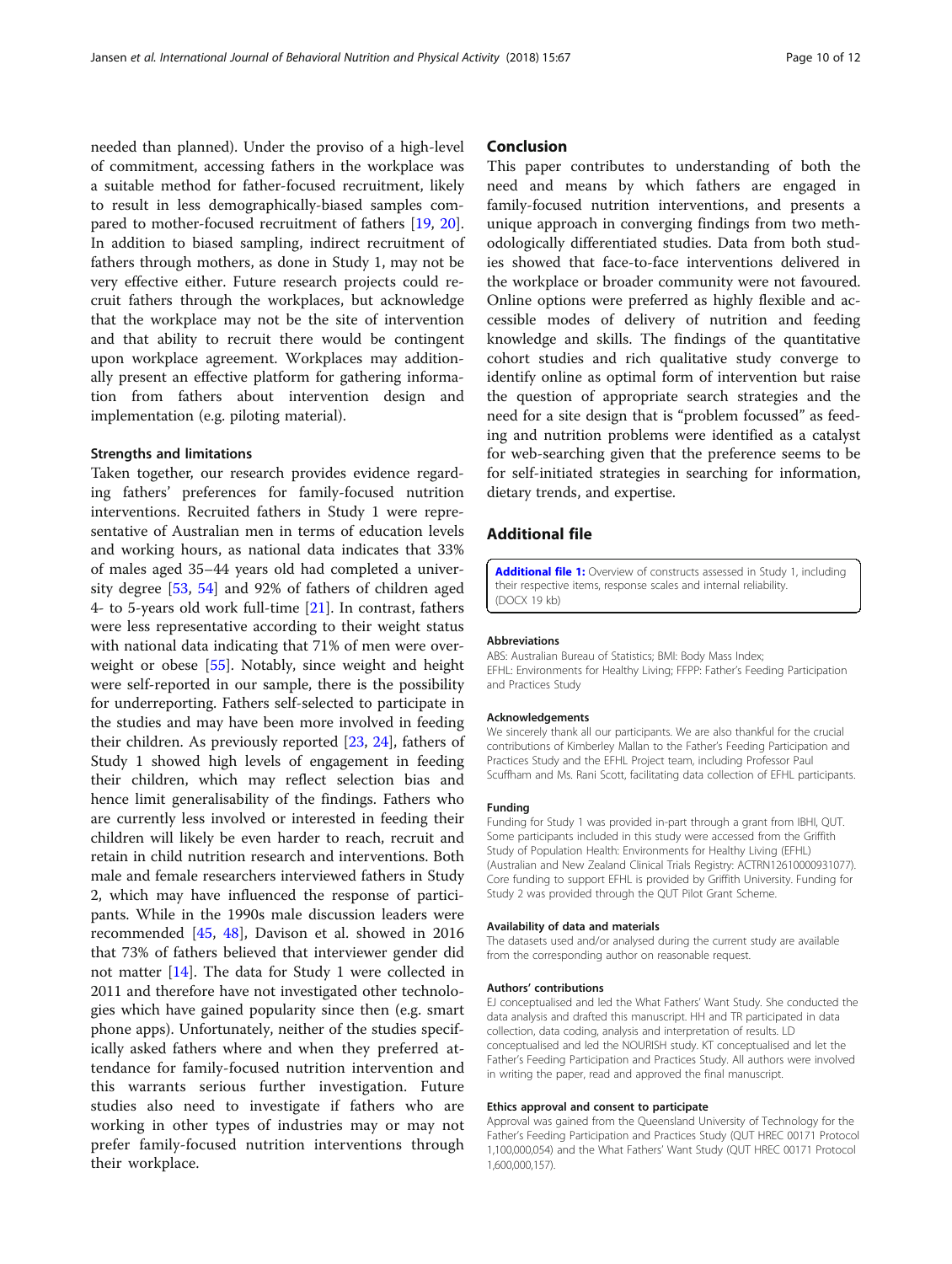### <span id="page-10-0"></span>Consent for publication

Not applicable.

#### Competing interests

The authors declare that they have no competing interests.

## Publisher's Note

Springer Nature remains neutral with regard to jurisdictional claims in published maps and institutional affiliations.

#### Author details

<sup>1</sup>Centre for Children's Health Research, 62 Graham Street (Level 6), South Brisbane, QLD 4101, Australia. <sup>2</sup>School of Exercise and Nutrition Sciences, Queensland University of Technology, Kelvin Grove, Brisbane, Australia. <sup>3</sup>Institute for Social Science Research, University of Queensland, 80 Meiers Rd, Indooroopilly, QLD 4068, Australia. <sup>4</sup>School of Counselling and Psychology, Queensland University of Technology, Kelvin Grove, Brisbane, Australia. 5 School of Science and Health, Western Sydney University, Sydney, Australia.

## Received: 30 November 2017 Accepted: 5 July 2018 Published online: 11 July 2018

#### References

- 1. Daniels LA, Mallan KM, Battistutta D, Nicholson JM, Meedeniya JE, Bayer JK, Magarey A. Child eating behavior outcomes of an early feeding intervention to reduce risk indicators for child obesity: the NOURISH RCT. Obesity (Silver Spring, Md). 2014;22(5):E104–11. <https://doi.org/10.1002/oby.20693>.
- 2. Daniels LA, Mallan KM, Nicholson JM, Thorpe K, Nambiar S, Mauch CE, Magarey A. An early feeding practices intervention for obesity prevention. Pediatrics. 2015; <https://doi.org/10.1542/peds.2014-4108>.
- Jansen E, Mallan KM, Nicholson JM, Daniels LA. The feeding practices and structure questionnaire: construction and initial validation in a sample of Australian first-time mothers and their 2-year olds. The international journal of behavioral nutrition and physical activity. 2014;11:72. [https://doi.org/10.](https://doi.org/10.1186/1479-5868-11-72) [1186/1479-5868-11-72.](https://doi.org/10.1186/1479-5868-11-72)
- 4. Khandpur N, Charles J, Davison KK. Fathers' perspectives on Coparenting in the context of child feeding. Childhood obesity (Print). 2016; [https://doi.org/](https://doi.org/10.1089/chi.2016.0118) [10.1089/chi.2016.0118.](https://doi.org/10.1089/chi.2016.0118)
- 5. Bianchi SM. Maternal employment and time with children: dramatic change or surprising continuity? Demography. 2000;37(4):401–14.
- Parker K, Wang W. Modern Parenthood: Roles of Moms and Dads Converge as They Balance Work and Family. Pew Research Center. 2013. [http://www.](http://www.pewsocialtrends.org/2013/03/14/modern-parenthood-roles-of-moms-and-dads-converge-as-they-balance-work-and-family/) [pewsocialtrends.org/2013/03/14/modern-parenthood-roles-of-moms-and](http://www.pewsocialtrends.org/2013/03/14/modern-parenthood-roles-of-moms-and-dads-converge-as-they-balance-work-and-family/)[dads-converge-as-they-balance-work-and-family/.](http://www.pewsocialtrends.org/2013/03/14/modern-parenthood-roles-of-moms-and-dads-converge-as-they-balance-work-and-family/) Accesssed 15 Aug 2017.
- 7. Vollmer RL, Adamsons K, Gorin A, Foster JS, Mobley AR. Investigating the relationship of body mass index, diet quality, and physical activity level between fathers and their preschool-aged children. J Acad Nutr Diet. 2015; 115(6):919–26. [https://doi.org/10.1016/j.jand.2014.12.003.](https://doi.org/10.1016/j.jand.2014.12.003)
- 8. Freeman E, Fletcher R, Collins CE, Morgan PJ, Burrows T, Callister R. Preventing and treating childhood obesity: time to target fathers. Int J Obes (2005) 2012; 36(1):12–15. <https://doi.org/10.1038/ijo.2011.198>
- Morgan PJ, Collins CE, Plotnikoff RC, Callister R, Burrows T, Fletcher R, et al. The 'Healthy dads, healthy Kids' community randomized controlled trial: a community-based healthy lifestyle program for fathers and their children. Prev Med. 2014;61:90–9.
- 10. Hall L, Collins CE, Morgan PJ, Burrows TL, Lubans DR, Callister R. Children's intake of fruit and selected energy-dense nutrient-poor foods is associated with fathers' intake. J Am Diet Assoc. 2011;111(7):1039–44.
- 11. Vollmer RL, Adamsons K, Foster JS, Mobley AR. Association of fathers' feeding practices and feeding style on preschool age children's diet quality, eating behavior and body mass index. Appetite. 2015;89(0):274–81.
- 12. Phares V, Lopez E, Fields S, Kamboukos D, Duhig AM. Are fathers involved in pediatric psychology research and treatment? J Pediatr Psychol. 2005;30(8): 631–43. <https://doi.org/10.1093/jpepsy/jsi050>.
- 13. Davison KK, Charles JN, Khandpur N, Nelson TJ. Fathers' perceived reasons for their underrepresentation in child Health Research and strategies to increase their involvement. Matern Child Health J. 2017;21(2):267–74. [https://doi.org/10.1007/s10995-016-2157-z.](https://doi.org/10.1007/s10995-016-2157-z)
- 14. Davison KK, Gicevic S, Aftosmes-Tobio A, Ganter C, Simon CL, Newlan S, Manganello JA. Fathers' representation in observational studies on parenting and childhood obesity: a systematic review and content analysis.

Am J Public Health. 2016;106(11):e14–21. [https://doi.org/10.2105/AJPH.2016.](https://doi.org/10.2105/AJPH.2016.303391) [303391](https://doi.org/10.2105/AJPH.2016.303391).

- 15. Morgan PJ, Young MD, Lloyd AB, Wang ML, Eather N, Miller A, Murtagh EM, Barnes AT, Pagoto SL. Involvement of fathers in pediatric obesity treatment and prevention trials: a systematic review. Pediatrics. 2017;139(2) [https://doi.](https://doi.org/10.1542/peds.2016-2635) [org/10.1542/peds.2016-2635](https://doi.org/10.1542/peds.2016-2635).
- 16. Fraser J, Skouteris H, McCabe M, Ricciardelli LA, Milgrom J, Baur LA. Paternal influences on children's weight gain: a systematic review. Fathering. 2011; 9(3):252–67.
- 17. Khandpur N, Blaine RE, Fisher JO, Davison KK. Fathers' child feeding practices: a review of the evidence. Appetite. 2014;78:110–21. [https://doi.](https://doi.org/10.1016/j.appet.2014.03.015) [org/10.1016/j.appet.2014.03.015](https://doi.org/10.1016/j.appet.2014.03.015).
- 18. Mitchell SJ, See HM, Tarkow AK, Cabrera N, McFadden KE, Shannon JD. Conducting studies with fathers: challenges and opportunities. Applied Development Science. 2007;11(4):239–44.
- 19. Cabrera NJ, Ryan RM, Shannon JD, Brooks-Gunn J, Vogel C, Raikes H, Tamis-LeMonda C, Cohen R. Low-income fathers' involvement in their toddlers' lives: biological fathers from the early head start research and evaluation study. Fathering. 2004;2(1):5.
- 20. Tamis-LeMonda CS, Shannon JD, Cabrera NJ, Lamb ME. Fathers and mothers at play with their 2-and 3-year-olds: contributions to language and cognitive development. Child Dev. 2004;75(6):1806–20.
- 21. Baxter J, Gray M, Alexander M, Strazdins L, Bittman M. Mothers and Fathers with Young Children: Paid Employment, Caring and Wellbeing. 2007. FaHCSIA Social Policy Research Paper No. 30.
- 22. Morgan PJ, Collins CE, Plotnikoff RC, Cook AT, Berthon B, Mitchell S, Callister R. Efficacy of a workplace-based weight loss program for overweight male shift workers: the workplace POWER (preventing obesity without eating like a rabbit) randomized controlled trial. Prev Med. 2011;52(5):317–25.
- 23. Mallan KM, Daniels LA, Nothard M, Nicholson JM, Wilson A, Cameron CM, Scuffham PA, Thorpe K. Dads at the dinner table. A cross-sectional study of Australian fathers' child feeding perceptions and practices. Appetite. 2014; 73(0):40–4.
- 24. Mallan KM, Nothard M, Thorpe K, Nicholson JM, Wilson A, Scuffham PA, Daniels LA. The role of fathers in child feeding: perceived responsibility and predictors of participation. Child Care Health Dev. 2014;40(5):715–22. <https://doi.org/10.1111/cch.12088>.
- 25. Daniels LA, Magarey A, Battistutta D, Nicholson JM, Farrell A, Davidson G, Cleghorn G. The NOURISH randomised control trial: positive feeding practices and food preferences in early childhood - a primary prevention program for childhood obesity. BMC Public Health. 2009;9:387.
- 26. Cameron CM, Scuffham PA, Spinks A, Scott R, Sipe N, Ng S, et al. Environments for healthy living (EFHL) Griffith birth cohort study: background and methods. Matern Child Health J. 2012;16(9):1896–905. <https://doi.org/10.1007/s10995-011-0940-4>.
- 27. Birch LL, Fisher JO, Grimm-Thomas K, Markey CN, Sawyer R, Johnson SL. Confirmatory factor analysis of the child feeding questionnaire: a measure of parental attitudes, beliefs and practices about child feeding and obesity proneness. Appetite. 2001;36(3):201–10.
- 28. Joseph RP, Keller C, Ainsworth BE. Recruiting participants into pilot trials: techniques for researchers with shoestring budgets. Californian journal of health promotion. 2016;14(2):81–9.
- 29. Australian Bureau of Statistics. 6306.0 Employee Earnings and Hours, Australia, May 2016 2016. [http://www.abs.gov.au/ausstats/abs@.nsf/0/](http://www.abs.gov.au/ausstats/abs@.nsf/0/27641437D6780D1FCA2568A9001393DF?Opendocument) [27641437D6780D1FCA2568A9001393DF?Opendocument](http://www.abs.gov.au/ausstats/abs@.nsf/0/27641437D6780D1FCA2568A9001393DF?Opendocument). Accesssed 1 Feb 2018.
- 30. Australian Bureau of Statistics. 4102.0 Australian Social Trends, Dec 2011. 2011. [http://www.abs.gov.au/AUSSTATS/abs@.nsf/Lookup/4102.0Main](http://www.abs.gov.au/AUSSTATS/abs@.nsf/Lookup/4102.0Main+Features30Dec+2011) [+Features30Dec+2011.](http://www.abs.gov.au/AUSSTATS/abs@.nsf/Lookup/4102.0Main+Features30Dec+2011) Accesssed 21 Sep 2017.
- 31. Queensland Goverment. Healthier. Happier. Workplaces. 2017. [https://](https://workplaces.healthier.qld.gov.au/public-recognition/recognition-wall/) [workplaces.healthier.qld.gov.au/public-recognition/recognition-wall/.](https://workplaces.healthier.qld.gov.au/public-recognition/recognition-wall/) Accesssed 4th Aug 2017.
- 32. Eisner EW. The enlightened eye: qualitative inquiry and the enhancement of educational practice: 2nd. Upper Saddle River, NJ: Prentice Hall; 1998.
- 33. Tausch AP, Menold N. Methodological aspects of focus groups in Health Research: results of qualitative interviews with focus group moderators. Global qualitative nursing research. 2016;3:1–12. [https://doi.org/10.1177/](https://doi.org/10.1177/2333393616630466) [2333393616630466](https://doi.org/10.1177/2333393616630466).
- 34. Acocella I. The focus groups in social research: advantages and disadvantages. Quality & Quantity. 2012;46(4):1125–36. [https://doi.org/10.](https://doi.org/10.1007/s11135-011-9600-4) [1007/s11135-011-9600-4](https://doi.org/10.1007/s11135-011-9600-4).